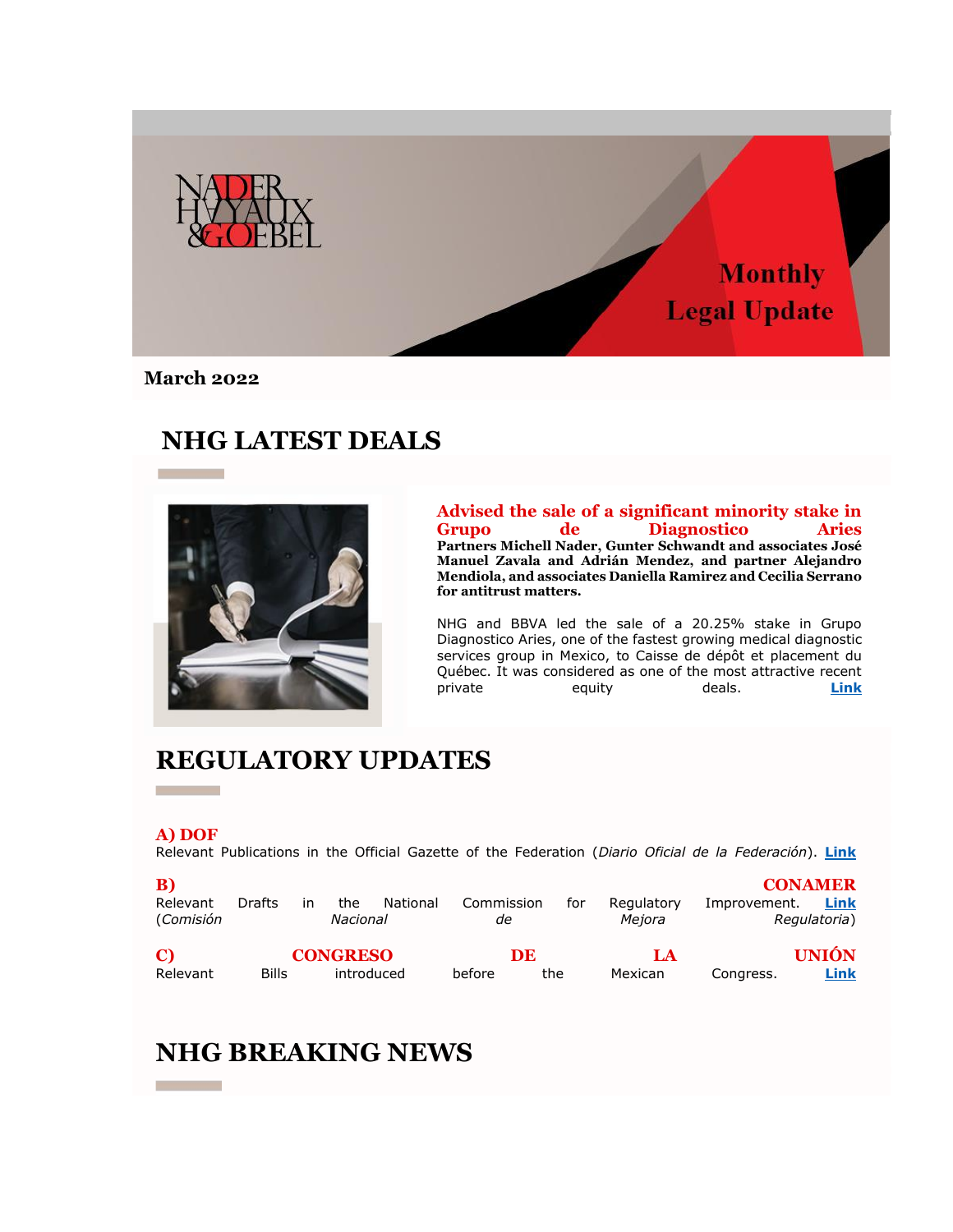

**Voting for Ganar Ganar 2022 magazine awards Partner Ana Paula Telleria**

Ganar Ganar, a Mexican top media magazine specialised in highlighting social responsibility actions within the business sector, has nominated the article written by partner Ana Paula Telleria, titled *"Sustainable Finance and Empowerment of Women"*, in the category of best case of social responsability in economics.

|             |  |     |     |     |         | We would like to invite you to read the article and vote for it. |  |       |  |
|-------------|--|-----|-----|-----|---------|------------------------------------------------------------------|--|-------|--|
| <b>Read</b> |  |     | the |     | article |                                                                  |  | here. |  |
| <b>Vote</b> |  | for |     | the |         | article                                                          |  | here. |  |

#### **Fintech trends in 2022 and outlook webinar Nader, Hayaux & Goebel, the Organizing Committee of the Sandbox Challenge 2.0, the British Embassy in Mexico, DAI and Emprendedor**

On February 16, NHG presented the webinar *"Fintech trends in 2022 and outlook"*. With the participation of Nicole Ibbotson, Counsel & Chief Privacy Officer at InComm Payments, Gerry Giacomán Colyer, Co-Founder & CEO at Clara, Gunter Schwandt, partner at NHG and José Humberto Rocha, partner at NHG as moderator, they highlighted the trends, opportunities and perspectives for the coming years.

#### **Climate Governance in Boards Yves Hayaux du Tilly, Chapter Zero Mexico and BIVAMX**

On February 16, NHG participated in the launch of the alliance between Chapter Zero Mexico and BIVA MX, on the panel *"Climate Governance in Boards"*, presenting strategic opportunities for companies.

With the participation of partner Yves Hayaux du Tilly, President of the Executive Committee of Chapter Zero Mexico, Jimena Marván, Executive Director of Chapter Zero, María Ariza, General Director of BIVA, Iker Vinageras, issuer relations and ESG solutions of BIVA and Roberto Aguilar, Editor in Chief of Forbes Mexico.



To stop receiving this newsletter, you can *unsubscribe now* The content of this email and its attachments is confidential. For any reference regarding the treatment of your personal information please see our Privacy Notice at www.nhg.com.mx

> Nader, Hayaux & Goebel Paseo de los Tamarindos No. 400-B, Piso 7 Bosques de las Lomas 05120 CDMX México Mexico